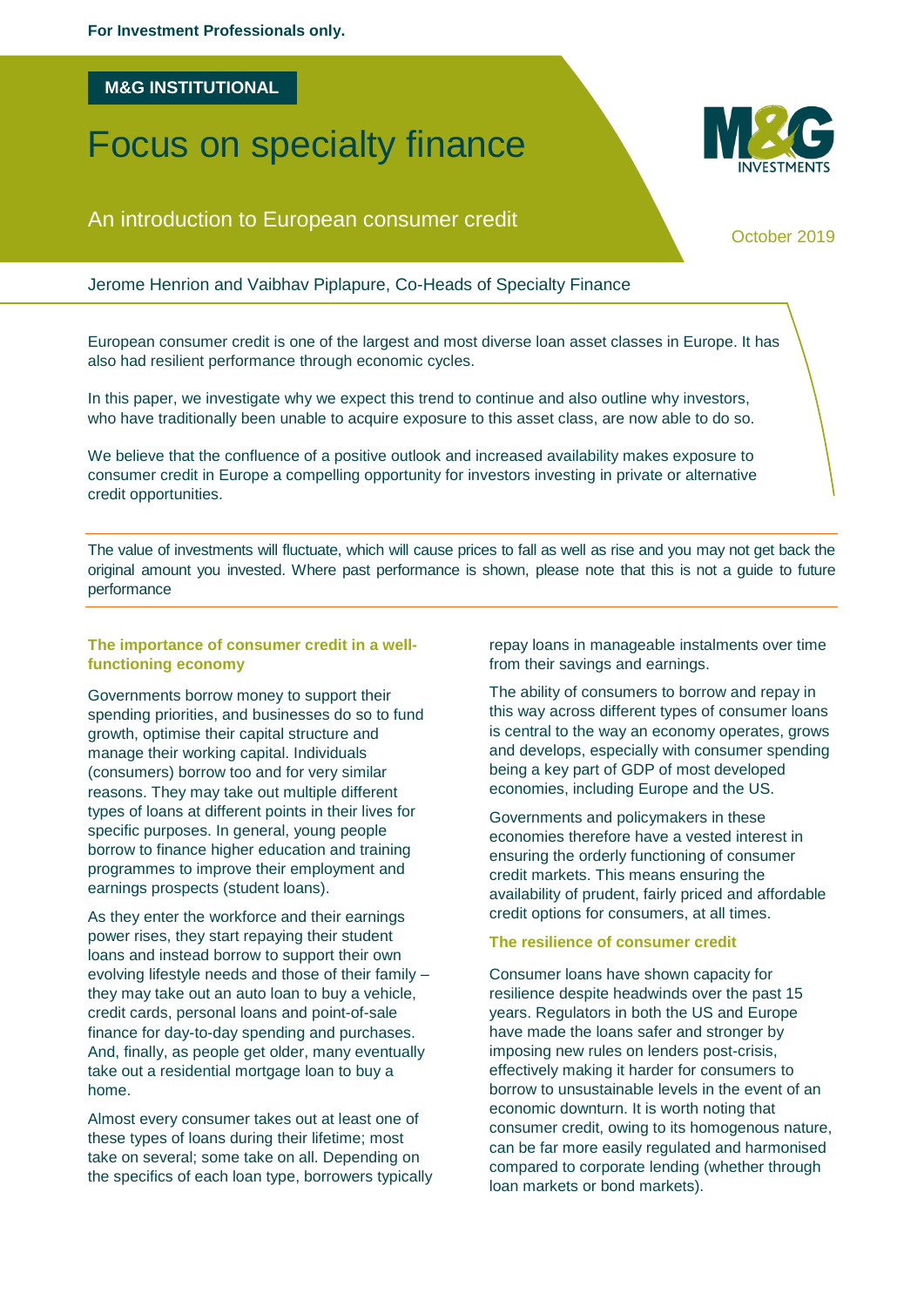



#### Source: Bloomberg

Controls on consumer lending, such as rules on affordability assessments performed by lenders, bank capital requirements for consumer loans, stress-testing of consumer credit portfolios, among other controls, are relatively easy to implement and have been in recent years.

In contrast to corporate credit, consumer credit may therefore stand out as being much more tightly controlled compared to pre-crisis times. This close regulatory attention is obviously attractive to lenders, and by extension, to investors in consumer credit portfolios as well, provided they earn an attractive return to compensate for the risk.

#### **Credit risk-adjusted margins are attractive for European consumer credit**

Against a backdrop of improving household finances in Europe (see Figure 1), consumer loan margins, particularly in contrast to corporate loan margins, have remained attractive, as can be seen in Figure 2. Importantly, supportive factors, both at a micro and macro level, augur well for this trend to continue.

#### **Factors supporting the positive outlook for consumer credit in Europe**

Beyond the importance of micro factors, such as strict controls on 'affordable' lending, the fullrecourse nature of consumer lending (which fosters a responsible attitude towards credit) and bank capital rules that penalise high risk lending activities, the macroeconomic environment is also supportive for the outlook for consumer credit.

Monetary policy in Europe is very accommodative and inflation remains subdued, which has enabled absolute rates (if not loan margins) to come down (with the low cost of borrowing supportive of credit performance). Central banks, most notably the ECB, have indicated their willingness to keep interest rates at current lows and to further lower rates, if necessary, to help boost economic growth.

There are also calls for increased government spending in several countries in Europe, which can help to support labour markets and real wage growth. While GDP growth and corporate profitability matter to businesses and to stock market returns, and draw considerable attention



Figure 2. Euro area consumer loan lending margins are high and stable

Source: ICE BofAML indices Euro IG Index LIOBOR OAS (Ref. ER00), as at 31 March 2019 LIBOR OAS was 76. Euro area loan and rate data available from ECB Statistical Data Warehouse.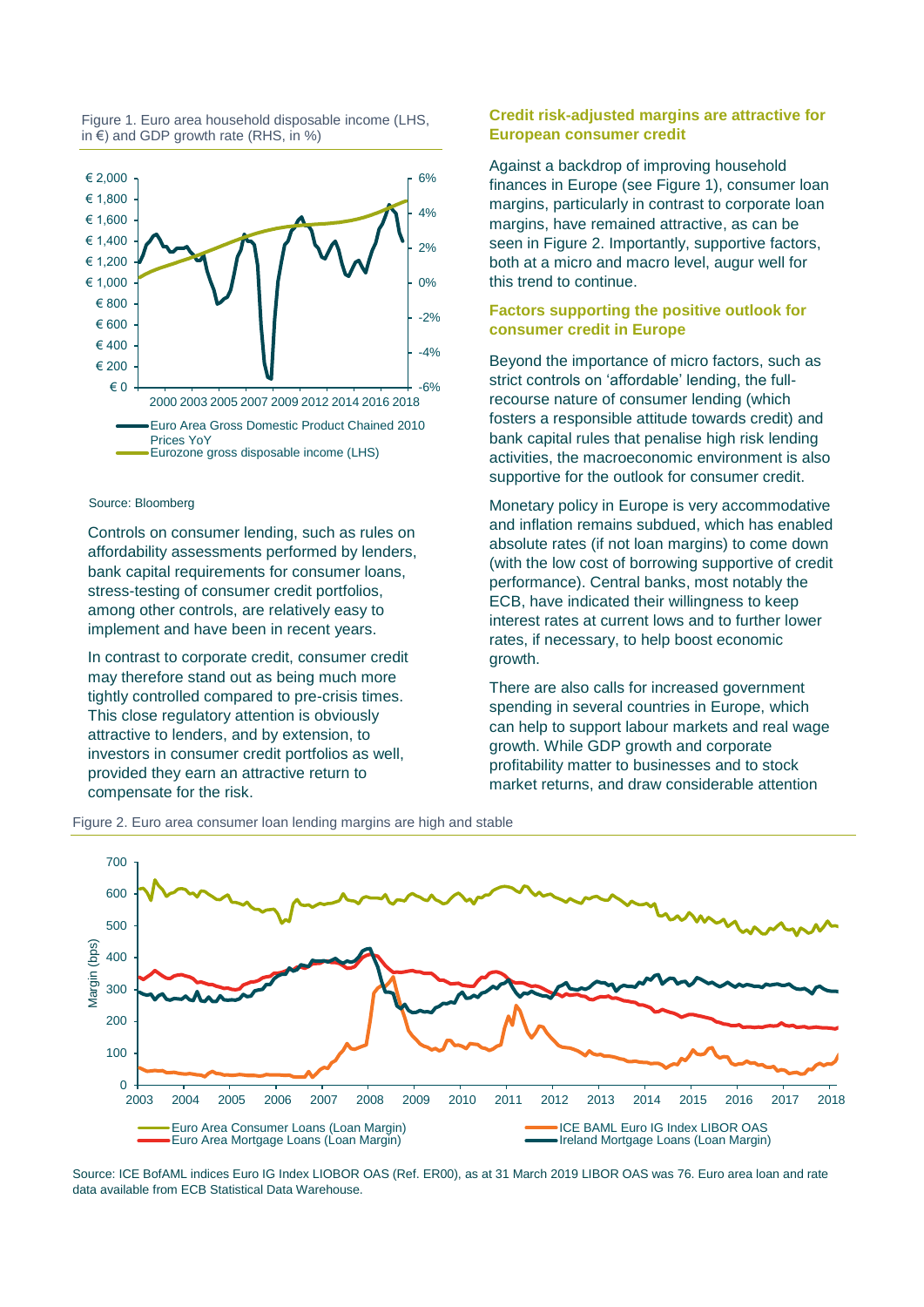each quarter, consumer credit performance is largely driven by unemployment rates and household income trends. The macro environment may also influence demand for the different types of loans – consumers who are looking to purchase a property may use low rates and positive employment prospects to trigger their decision in the short term, for instance.

Accommodative monetary policy and fiscal stimulus measures are both positive for consumers, and create conditions that therefore enhance consumers' ability to service their debt.

#### **In depth: Consumer credit – a US and European comparison**

The rise of non-financial corporate debt in the US since the crisis, particularly leveraged corporate debt, and the risks it poses, is well documented by several sources. By contrast, US households have shown tremendous borrowing discipline and, on most measures, have deleveraged since the crisis. The good US consumer debt landscape can serve as a point of reference to also evaluate the position of European (Euro area and UK) households in the same time period.



Figure 3. Household debt-to-GDP ratio (in %)

Source: Bank of International Settlements, as at 31 December 2018.

As can be seen from Figure 3, Euro area households have been consistently less indebted than US households. UK households, in turn, appear to be the most leveraged out of the three, but a closer look at the split between mortgage and non-mortgage debt highlights some key differences (see Figure 4).

Since the crisis in 2008, US households deleveraged in aggregate, but the focus of this deleveraging was on mortgages. Non-mortgage

Figure 4. Non-mortgage consumer debt as a share of total household debt (in %)



Source: M&G calculations based on OECD data, as at 31 December 2018.

consumer debt (credit cards, personal loans, auto loans and student loans), however notably rose from c.20% to over 30% of total household debt. The picture in Europe couldn't be more different to the US in that respect. In Europe, the share of non-mortgage consumer debt (which has always been and remains far lower than in the US at approximately 12%) actually decreased post-crisis and remains comfortably less than half the level of the US. This is important since mortgage borrowing has traditionally been the safest form of consumer debt and has been available to the most creditworthy consumers. Indeed, rules for mortgage provision have tightened significantly since the crisis both through regulation and through bank capital rules.

In our view, what drove the reduction in mortgage debt in the US was the extinguishment of debt (which occurred through defaults) as well as reduced new lending in subprime mortgages, which, as is well known by now, was a big part of the US mortgage market leading up to the crisis. The reduction in US mortgage debt stock in the five years since 2008 (equating to a 11% reduction) and a commensurate increase since 2013 – to leave the overall stock over this 10-year period, roughly unchanged – is illustrative of that. Europe, on the other hand, did not have a meaningful subprime lending sector even precrisis, and mortgage debt performed admirably even through the crisis (with some limited exceptions); therefore, mortgage debt trends have remained stable. The UK has seen total mortgage lending increase since the crisis, reflecting population demands and a societal shift towards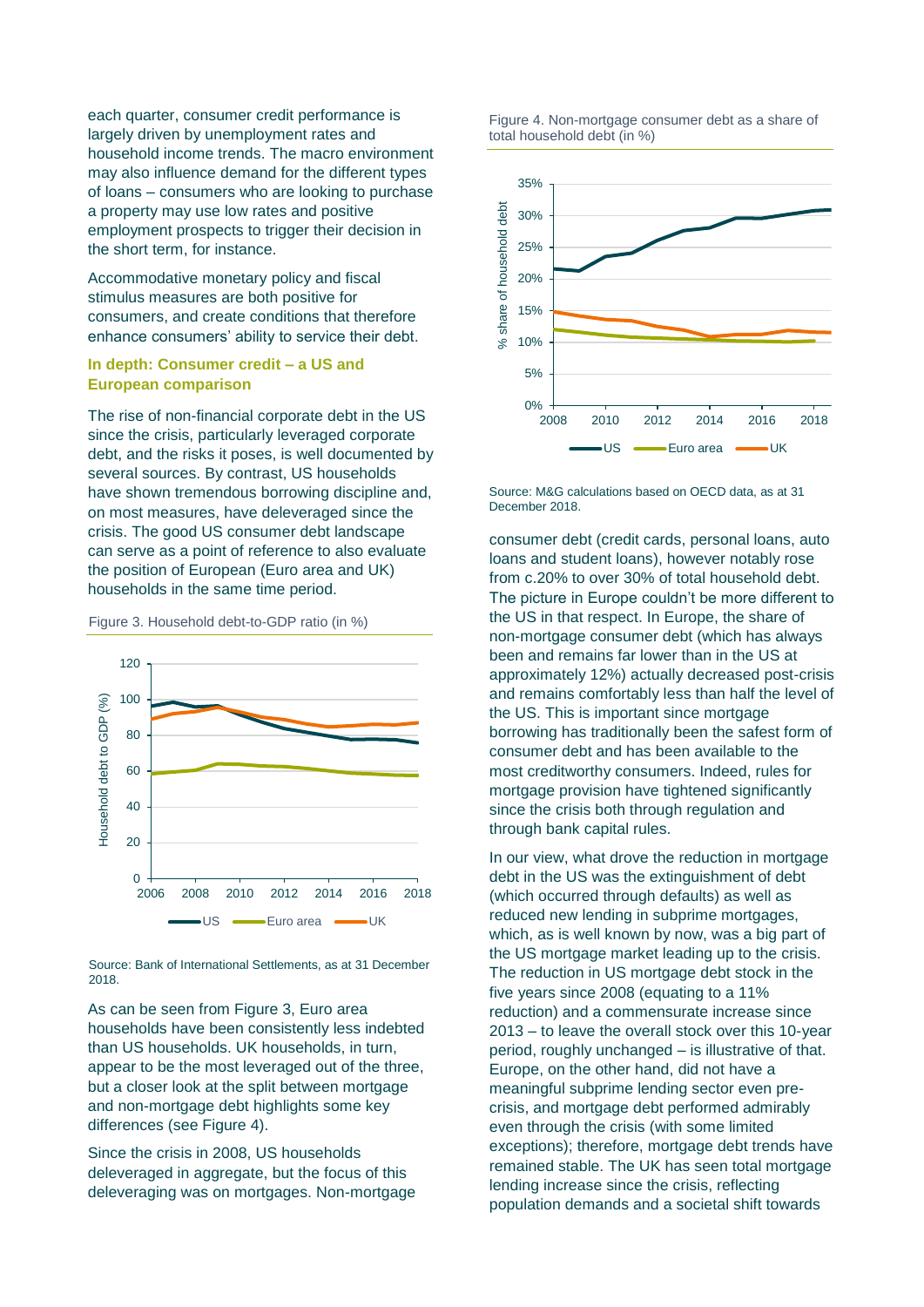home ownership; however, performance continues to remain strong.

A typical comparison of debt dynamics across countries focuses on four sectors: households, non-financial businesses, financial sector and government. We have already discussed household sectors in all three regions. Figure 5 shows a cross-regional comparison of the nonfinancial business sector – the comparisons are not too insightful other than that the UK nonfinancial corporate sector has deleveraged post crisis.

Hidden by this otherwise stable trend of nonfinancial business sector leverage, the inexorable rise of leveraged corporate credit in the US is a potential risk hotspot to watch, in our view.

Figure 5. Non-financial corporate debt-to-GDP ratio (in %)



Source: Bank of International Settlements, as at 31 December 2018.

Looking at government debt, the differences in the US and Europe are again apparent (see Figure 6). While all three regions (US, Euro area and the UK) experienced a rise in government debt ratios in the past decade, it is only the US where the trend has continued to be towards higher debt.

The US not only has the highest debt-to-GDP ratio but also has shown limited willingness (or ability) to control its debt burden. Europe, on the other hand, has shown fiscal restraint.

The gap between the US and Europe on this metric presents an opportunity for European governments to increase government spending, which has positive implications for consumers (increased incomes and improved employment prospects), all of which are positives for the performance of consumer credit.





Source: Bank of International Settlements, as at 31 December 2018.

#### **Why can investors access consumer credit in Europe now?**

Banks in Europe have been severely challenged since the financial crisis on several fronts, but particularly in light of increased capital requirements from Basel III (and Basel IV still to come), very low interest rates, increased regulatory costs and higher technology spending to compete with the emergence of fintech and non-bank lending platforms – all the while being unable to generate sufficient earnings to balance these requirements. European banks, on average, trade below book value and are forced to think about shrinking the size of their balance sheets as a way to improve their capital position.

Furthermore, Europe's banking sector is also significantly larger than the US relative to GDP – bank balance sheet to GDP ratio in the US is around 80%, while in Europe it is between 200% and 400%, depending on the country – and capital markets (and non-bank lenders) are much smaller. So, borrowers in Europe still rely on banks for their borrowing requirements, but banks can only ensure they have the capacity to do more lending by selling some loans to non-bank partners.

US banks tend to be well-capitalised and quite profitable in comparison to the banks in Europe, which has allowed them to adjust to higher capital requirements and cost pressures through retained earnings without needing to deleverage, leading to fewer opportunities to acquire core US banking consumer loans. Non-bank lenders, with access to capital markets for equity and debt capital, are also a bigger part of the US landscape and, apart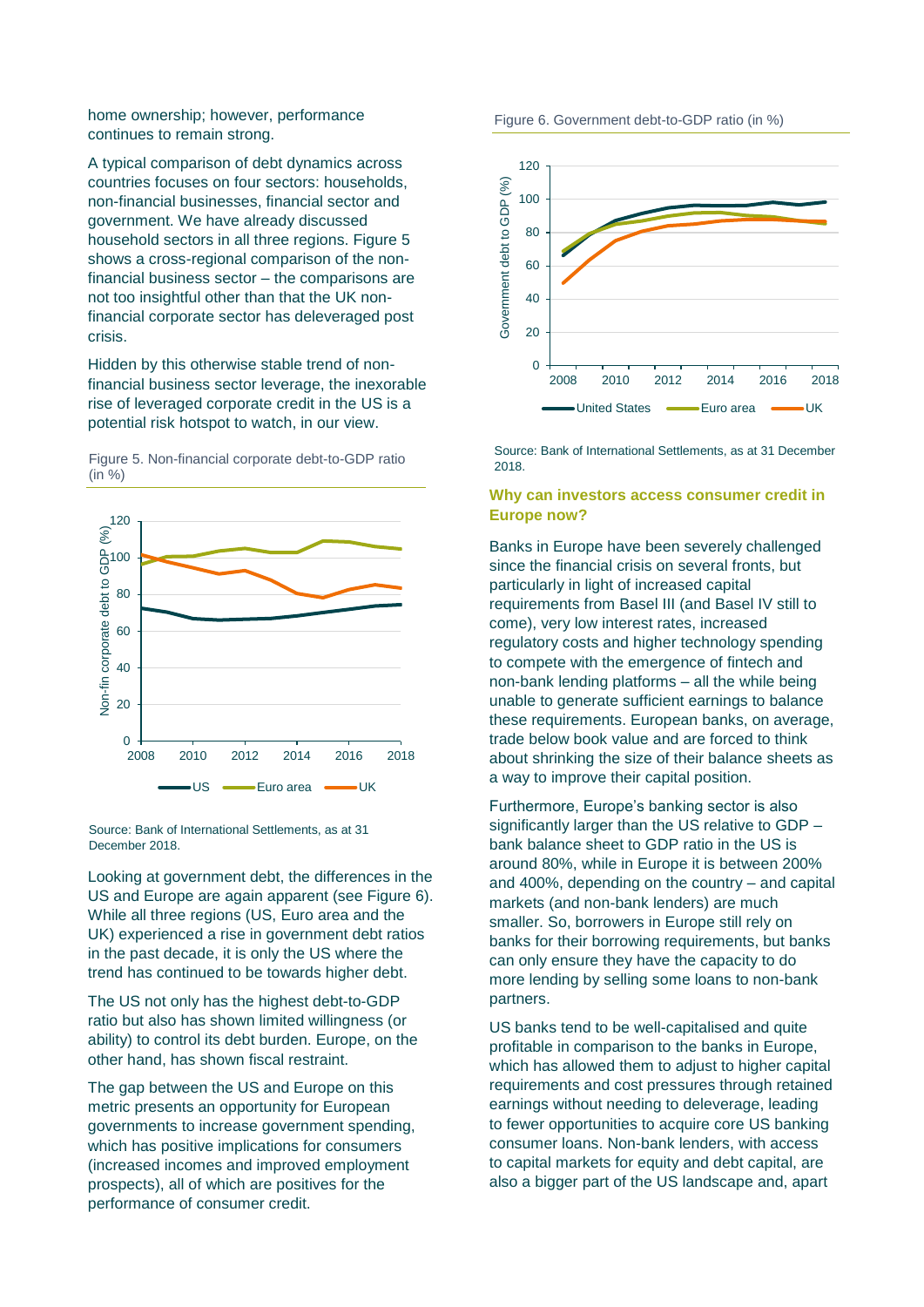from marketplace lenders, do not generally sell consumer credit portfolios to credit investors.

Given these structural shifts in the European banking landscape, many European banks recognise the need to pursue a more sustainable long-term business model. What that means for many is that if they still want to lend to their core customers and continue to retain these relationships over the long term, they have to develop partnerships with institutional investors to whom they can sell some of their core loan assets on a regular basis. For retail banks, in particular, this is a key area of focus: consumer credit makes up the biggest part of the balance sheet (up to 70% to 80% of retail bank loan books). This changing landscape can therefore be to the benefit of all involved:

- Qualifying European consumers can access affordable credit from banks;
- Banks can continue to serve their customers by having the capacity to lend to them; and
- Investors can diversify their investment portfolios by acquiring exposure to performing consumer credit assets.

Ironically, investors acquiring consumer credit portfolios from European banks are helped by European banks to finance these portfolios cost effectively. This is because, while banks are constrained on capital, they have surplus liquidity, which attracts very low (even negative) interest rates if left with the central banks. So, banks are often keen to finance buyers of performing consumer loans and earn some income in the process, while keeping risk low. Buyers that acquire consumer loan portfolios can therefore get cost-effective term financing on such portfolios from European banks (or through the term assetbacked securities (ABS) markets).

#### **A growing role for consumer credit in institutional portfolios**

As we have discussed above, a positive confluence of several factors supports the case for European consumer credit as an attractive asset class for investors and underpin the case for making an allocation to them as a part of a diversified investment portfolio.

- Loan-specific constraints and controls imposed by European regulators;
- Restrictive capital rules and deleveraging impulse of European banks;
- Improved outlook for household earnings;
- Low absolute interest rates:
- Accommodative monetary policies in Europe; and
- Prospect of more fiscal spending by European governments to stimulate growth.

We believe this combination of supportive factors, which is specific to Europe, makes European consumer credit one of the most exciting opportunities in private credit.